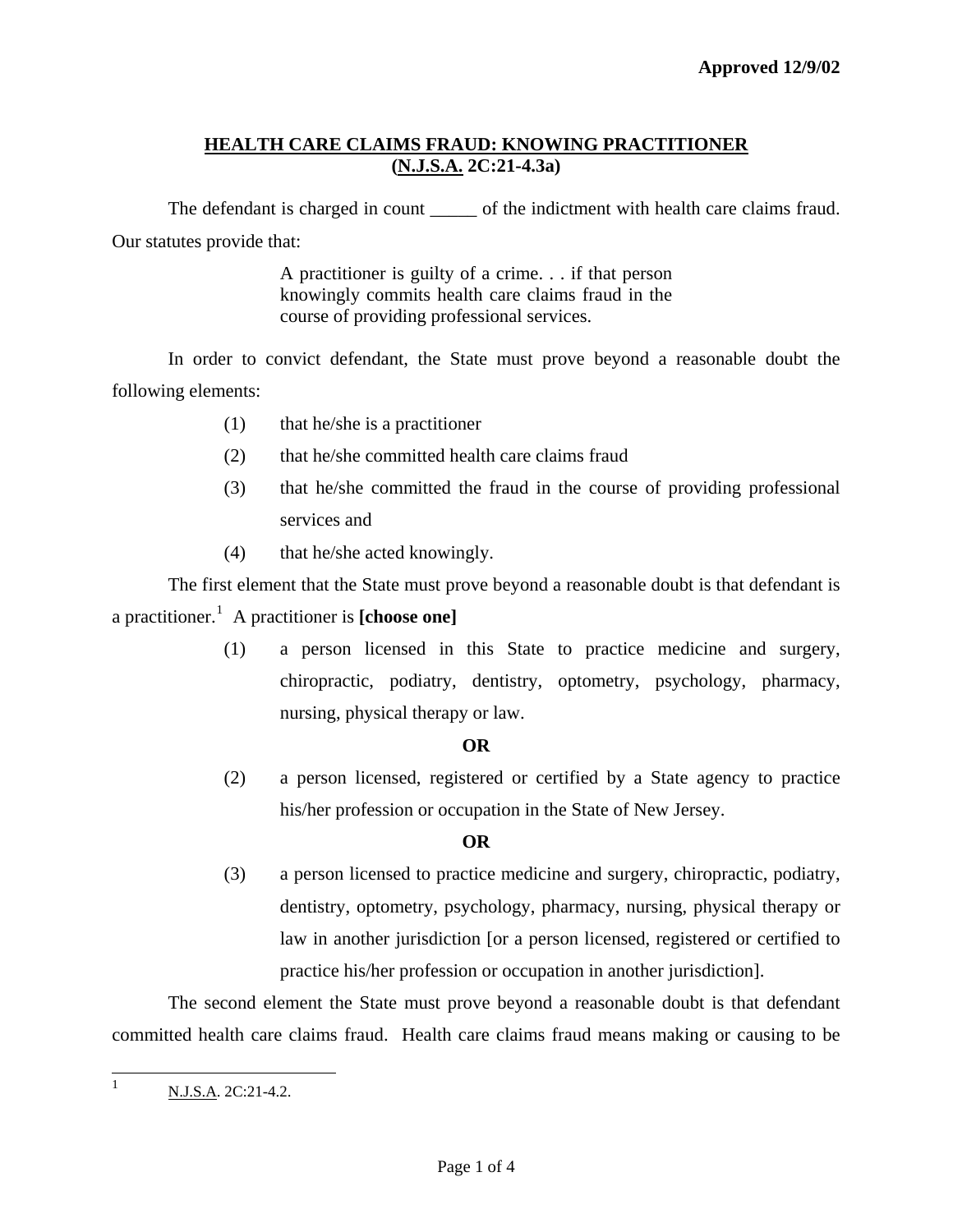#### **HEALTH CARE CLAIMS FRAUD; KNOWING PRACTITIONER N.J.S.A. 2C:21-4.3a**

made a false, fictitious, fraudulent or misleading statement of material fact in a record, bill, claim or other document. It also includes omitting a material fact or causing a material fact to be omitted from a record, bill, claim or other document. The statement or omission may be made in writing, electronically or in any other form. The defendant must have submitted or attempted $2$  to submit or caused to be submitted or attempted to cause to be submitted the statement or omission of material fact for payment or reimbursement for health care services.

 The statement of fact or omitted fact is material if it could have affected the decision to pay or reimburse for the health care services.<sup>[3](#page-1-0)</sup>

The third element that the State must prove beyond a reasonable doubt is that committed the fraud in the course of providing professional services. That is, the State must prove beyond a reasonable doubt that he/she committed the health care fraud in connection with the performance of his/her occupation or profession as \_\_\_\_\_\_\_\_\_\_\_\_ (specify type of practitioner).

 The fourth element that the State must prove beyond a reasonable doubt is that defendant acted knowingly. A person acts knowingly with respect to the nature of his/her conduct or the attendant circumstances if he/she is aware that his/her conduct is of that nature, or that such circumstances exist, or he/she is aware of a high probability of their existence. A person acts knowingly with respect to a result of his/her conduct if he/she is aware that it is practically certain that his/her conduct will cause such a result. "Knowing," "with knowledge," or equivalent terms have the same meaning. Knowingly is a state of mind and cannot be seen and can only be determined by inference from conduct, words or acts. Therefore, it is not necessary that witnesses be produced by the State to testify that a defendant said that he/she knowingly did something. His/Her knowledge may be gathered from his/her acts and his/her conduct and from all he/she said and did at the particular time and place and from all the surrounding circumstances reflected in the testimony [and evidence adduced at trial].

## **[CHARGE IF APPLICABLE]**

### <span id="page-1-2"></span>**INFERENCE #1[4](#page-1-1)**

 $\overline{c}$ If attempt is charged, the mental state is purposeful. See Attempt charge. N.J.S.A. 2C:5-1.

<span id="page-1-0"></span><sup>3</sup> This definition has been adapted from the definition of materiality found in the perjury model jury charge. See Model Jury Charges, Criminal, Perjury, N.J.S.A. 2C:28-1b (approved March 30, 1993).

<span id="page-1-1"></span>N.J.S.A. 2C:21-4.3f(1). In a case where the inference is applicable only to one defendant but not another, a limiting instruction must be given to the jury.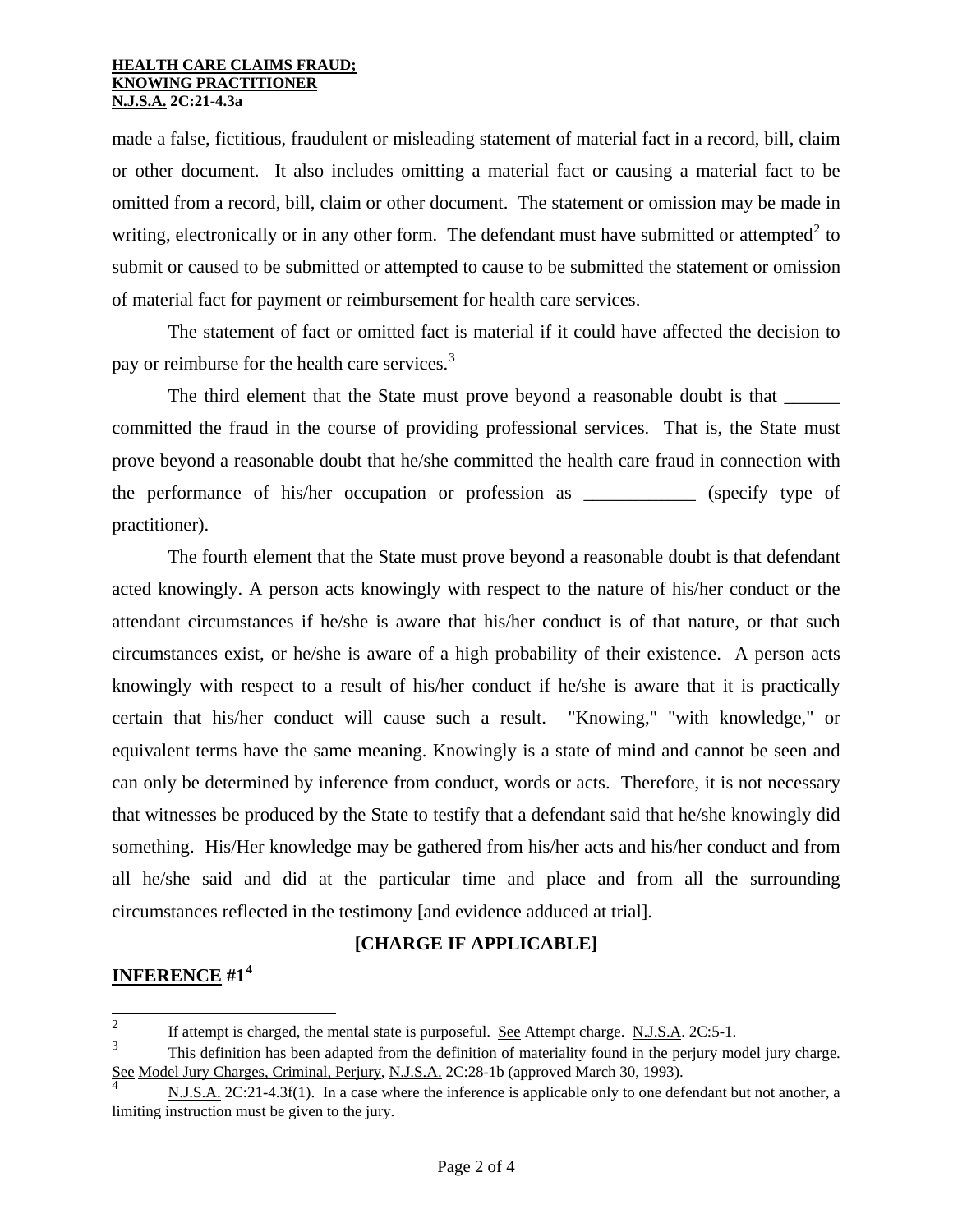### **HEALTH CARE CLAIMS FRAUD; KNOWING PRACTITIONER N.J.S.A. 2C:21-4.3a**

 If you find that defendant submitted, attempted to submit, caused to be submitted or attempted to cause to be submitted any record, bill, claim or other document for treatment or procedure without he/she or his/her associate having performed the assessment of the physical [or mental] condition of the patient or client that would be necessary to determine the appropriate course of treatment, then you may infer that the statement of facts in the record, bill, claim or document submitted for payment or reimbursement for treatment or procedure was false, fraudulent or misleading.

## **INFERENCE #2[5](#page-1-2)**

If you find that submitted, attempted to submit, caused to be submitted or attempted to cause to be submitted records, bills, claims or other documents for more treatments or procedures than can be performed during the time in which the treatments or procedures were represented to have been performed, then you may infer that the statement of facts in the record, bill, claim or document submitted for payment or reimbursement for treatment or procedure was false, fraudulent or misleading.

# **INFERENCE #3[6](#page-2-0)**

 If you find that \_\_\_\_\_\_\_\_ signed or initialed a record, bill, claim or other document, then you may infer that he/she read and reviewed the record, bill, claim or other document.

 An inference is a deduction of fact that may be drawn logically and reasonably from another fact or group of facts established by the evidence. Whether or not an inference should be drawn is for you to decide using your own common sense, knowledge and everyday experience. Ask yourselves is it probable, logical and reasonable. However, you are never required or compelled to draw an inference. You alone decide whether the facts and circumstances shown by the evidence support an inference and you are always free to draw or not to draw an inference. If you draw an inference, you should weigh it in connection with all the other evidence in the case keeping in mind that the burden of proof is upon the State to prove all the elements of the crime beyond a reasonable doubt.

 $\overline{5}$ <sup>5</sup> N.J.S.A. 2C:21-4.3f(2). Absent some evidence that a non-medical practitioner, such as a lawyer, had knowledge of the number of procedures or treatments being claimed and the time during which they were claimed to have been performed, as well as how long it should take to perform such procedures or treatments, this inference should not be charged with respect to such practitioners.

<span id="page-2-0"></span>N.J.S.A. 2C:21-4.3f(3). An instruction regarding this statutory inference may be given only with respect to a practitioner.